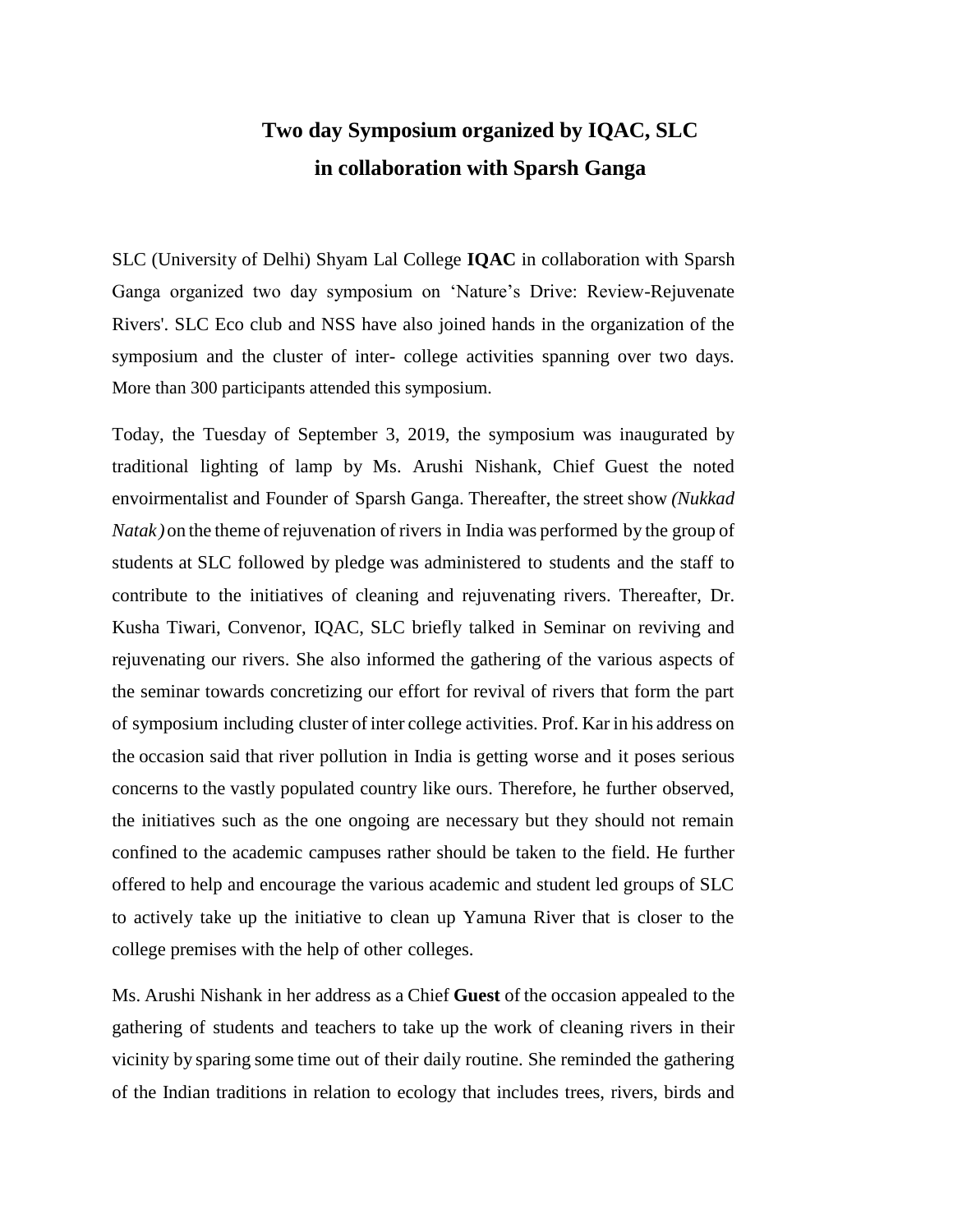all living creatures and their conservation. She further noted that the deviations from our values have led to the modem day problems such as environmental pollution. Therefore, she emphasized, we must respect our rivers as they are essential for our survival and do everything possible for their revival and rejuvenation. She concluded by challenging gathering to be the part the river cleaning campaign that's being run across the country by SparshGanga.

The symposium was concluded by giving away the certificates and prizes to winners from 15 different colleges that participated in 'Inter-College Innovative Ideas Competition', 'Poster Making Competition 'and 'Rangoli Competition' followed by Tree plantation at the hands of Prof. Rabi Narayan Kar and Ms. Arushi Nishank , Dr. Prakash Kandpal and Dr. Kusha Tiwari and other faculties and students.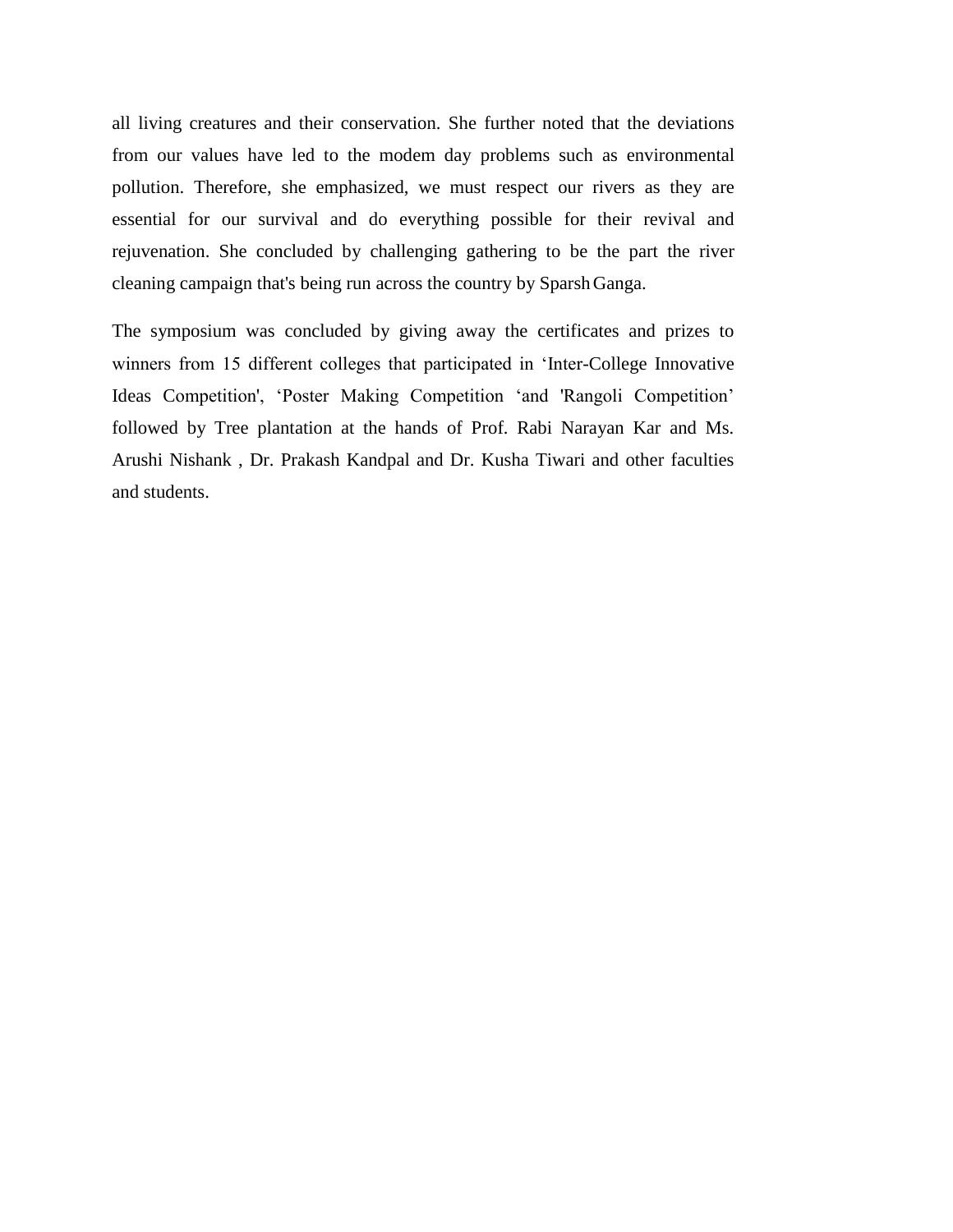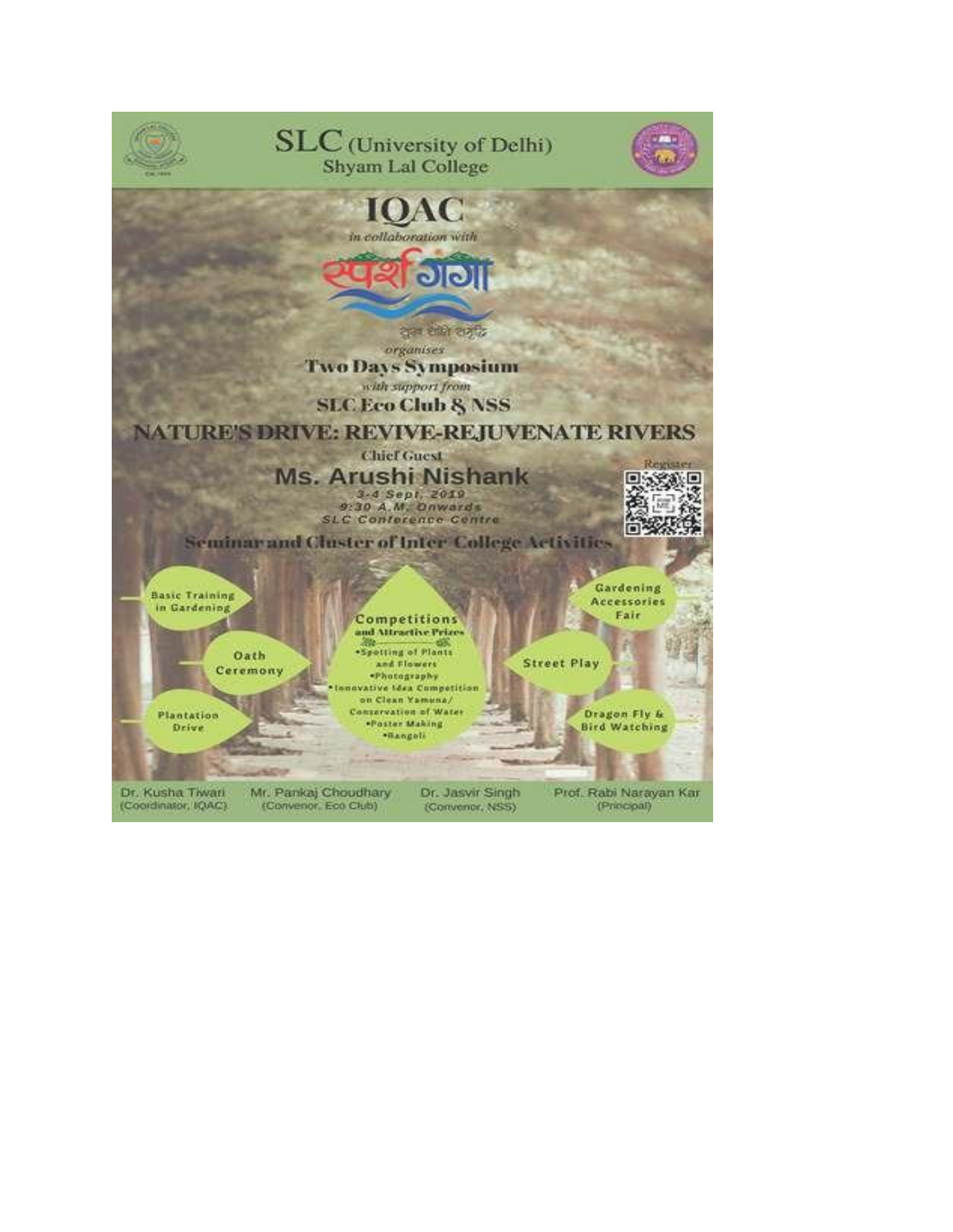